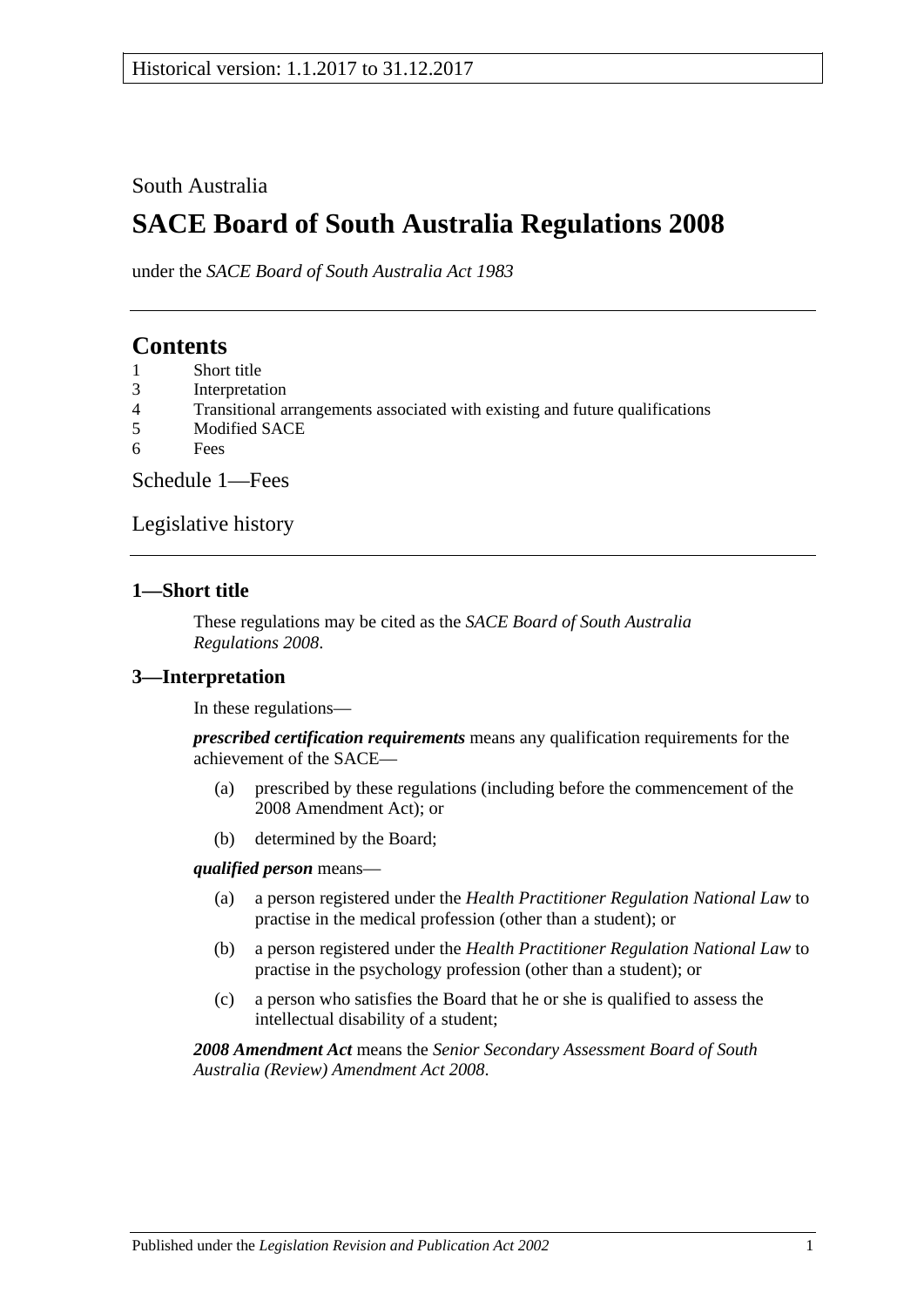### <span id="page-1-0"></span>**4—Transitional arrangements associated with existing and future qualifications**

- (1) The Board may continue to award the qualification in existence on the commencement of the 2008 Amendment Act on such basis as the Board may determine from time to time.
- (2) The certification requirements prescribed by these regulations before the commencement of the 2008 Amendment Act will continue to apply (as may be relevant) for students undertaking senior secondary education (as defined immediately before the commencement of the 2008 Amendment Act) until otherwise determined by the Board.
- (3) All approvals given or other steps taken by the Board before the commencement of the 2008 Amendment Act (and still having force or effect immediately before that commencement) will continue to have effect in all respects on and after that commencement unless or until the Board determines otherwise.
- (4) All achievements recognised by the Board before the commencement of the 2008 Amendment Act (and being so recognised at the time of that commencement) will continue to have effect in all respects on or after that commencement (unless the Board has valid grounds to revoke the recognition of an achievement in a particular case after that commencement).

### <span id="page-1-4"></span><span id="page-1-1"></span>**5—Modified SACE**

- (1) The Board may award the SACE in a modified form (the *modified SACE*) to an eligible student.
- (2) For the purposes of [subregulation](#page-1-4) (1), a student is an *eligible student* if
	- a qualified person has notified the Board, in a manner and form determined by the Board, that in his or her opinion, the student has an intellectual disability that precludes the student's entitlement to be granted special provisions under the policy document *Special Provisions in Curriculum and Assessment* prepared by the Board as applying from time to time; and
	- (b) the student has met the requirements determined in relation to him or her by the Board for the achievement of the modified SACE.

#### <span id="page-1-2"></span>**6—Fees**

- (1) The fees set out in Schedule 1 are payable to the Board.
- (2) The Board may, in appropriate cases, waive or reduce fees that would otherwise be payable under these regulations.

# <span id="page-1-3"></span>**Schedule 1—Fees**

### 1 **Registration fee**

For registration as an assessment centre of an educational institution located in Australia that is not in receipt of financial assistance from the State

(*Registration entitles the institution to services similar to that extended by the Board to educational institutions in receipt of financial assistance from the State.*)

\$2 034.00 per year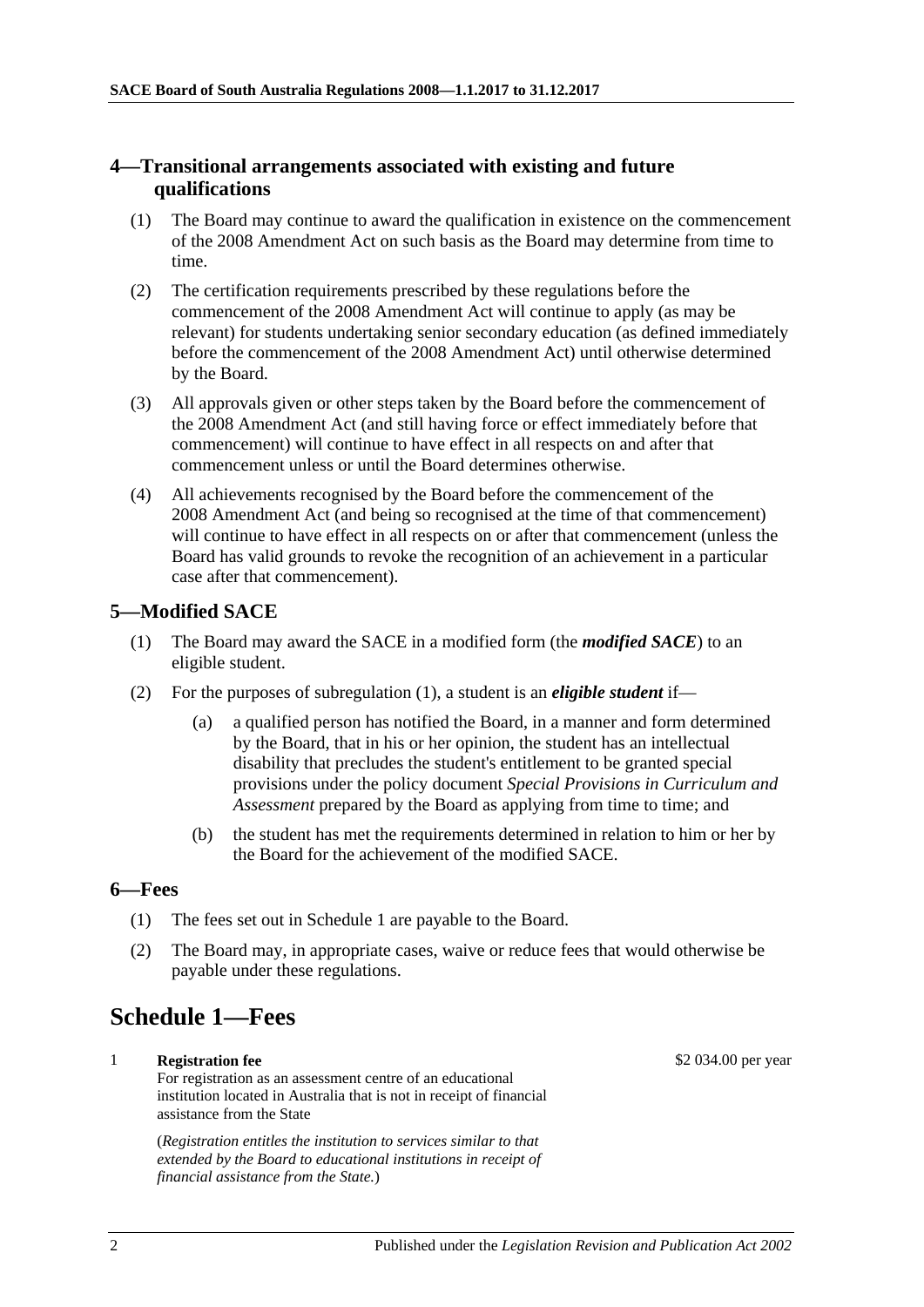#### 2 **Student fee**

For enrolment, assessment and certification of a student of an educational institution located in Australia that is not in receipt of financial assistance from the State or a full fee paying overseas student (within the meaning of the *[Education and Early Childhood](http://www.legislation.sa.gov.au/index.aspx?action=legref&type=act&legtitle=Education%20and%20Early%20Childhood%20Services%20(Registration%20and%20Standards)%20Act%202011)  [Services \(Registration and Standards\) Act](http://www.legislation.sa.gov.au/index.aspx?action=legref&type=act&legtitle=Education%20and%20Early%20Childhood%20Services%20(Registration%20and%20Standards)%20Act%202011) 2011*)—

|    | (a)                                                                                                                                                                                                        |                                                                        | in the case of a student enrolled at Stage 1 studying fewer<br>than 40 credits                                                                                       | $$170.00$ per student                                        |
|----|------------------------------------------------------------------------------------------------------------------------------------------------------------------------------------------------------------|------------------------------------------------------------------------|----------------------------------------------------------------------------------------------------------------------------------------------------------------------|--------------------------------------------------------------|
|    | (b)                                                                                                                                                                                                        |                                                                        | in the case of a student enrolled at Stage 1 studying<br>40 credits or more                                                                                          | \$320.00 per student                                         |
|    | (c)                                                                                                                                                                                                        |                                                                        | in the case of a student enrolled at Stage 2 studying fewer<br>than 40 credits                                                                                       | \$375.00 per student                                         |
|    | (d)                                                                                                                                                                                                        |                                                                        | in the case of a student enrolled at Stage 2 studying<br>40 credits or more                                                                                          | \$705.00 per student                                         |
| 3  | Late enrolment fee<br>For enrolment of a student for assessment of completion of<br>prescribed certification requirements after the closing date for<br>receipt of enrolments set by the Board in any year |                                                                        |                                                                                                                                                                      | \$107.00 per student                                         |
| 4  | <b>Clerical check fee</b><br>For checking, at the request of a student, the clerical processes and<br>procedures involved in determining a result in a subject                                             |                                                                        |                                                                                                                                                                      | \$14.00 per subject                                          |
| 5  | <b>Student assessment summary fee</b><br>For access to information about the contribution of examination<br>marks and moderated school assessment marks to the final result of<br>a Year 12 level subject  |                                                                        |                                                                                                                                                                      | \$13.00 per subject                                          |
| 6  | Return of student material fee<br>For access of students to their assessment materials                                                                                                                     |                                                                        |                                                                                                                                                                      | \$22.00 per subject                                          |
| 7  |                                                                                                                                                                                                            | <b>Statement fee</b><br>For a statement or certified record replacing- |                                                                                                                                                                      | \$25.00 per record or statement                              |
|    | (a)                                                                                                                                                                                                        |                                                                        | a statement of results awarded in a specified year; or                                                                                                               |                                                              |
|    | (b)                                                                                                                                                                                                        |                                                                        | a certified record of studies undertaken towards<br>completion of the prescribed certification requirements<br>(SACE Record of Achievement); or                      |                                                              |
|    | (c)                                                                                                                                                                                                        |                                                                        | a certified record of results in individual subjects or<br>requirements comprised in the prescribed certification<br>requirements (SACE Statement of Results) issued |                                                              |
| 8  | <b>Replacement fee for SACE Certificate</b><br>For a replacement copy of a South Australian Certificate of<br>Education                                                                                    |                                                                        |                                                                                                                                                                      | \$42.00                                                      |
| 9  | Subject outline fee<br>For a copy of a subject outline                                                                                                                                                     |                                                                        |                                                                                                                                                                      | \$13.00 if 80 pages or less<br>\$17.00 if more than 80 pages |
| 10 |                                                                                                                                                                                                            |                                                                        | Professional development of educators and assessors fees                                                                                                             |                                                              |
|    | (a)                                                                                                                                                                                                        |                                                                        | for provision of the following Assessment for Educators<br>course modules (per group):                                                                               |                                                              |
|    |                                                                                                                                                                                                            | (i)                                                                    | Principles and Language of Assessment                                                                                                                                | \$2 815.00                                                   |
|    |                                                                                                                                                                                                            | (ii)                                                                   | Authentic Assessment - Purpose and Design                                                                                                                            | \$2 815.00                                                   |
|    |                                                                                                                                                                                                            | (iii)                                                                  | <b>Assessment Strategies</b>                                                                                                                                         | \$2 815.00                                                   |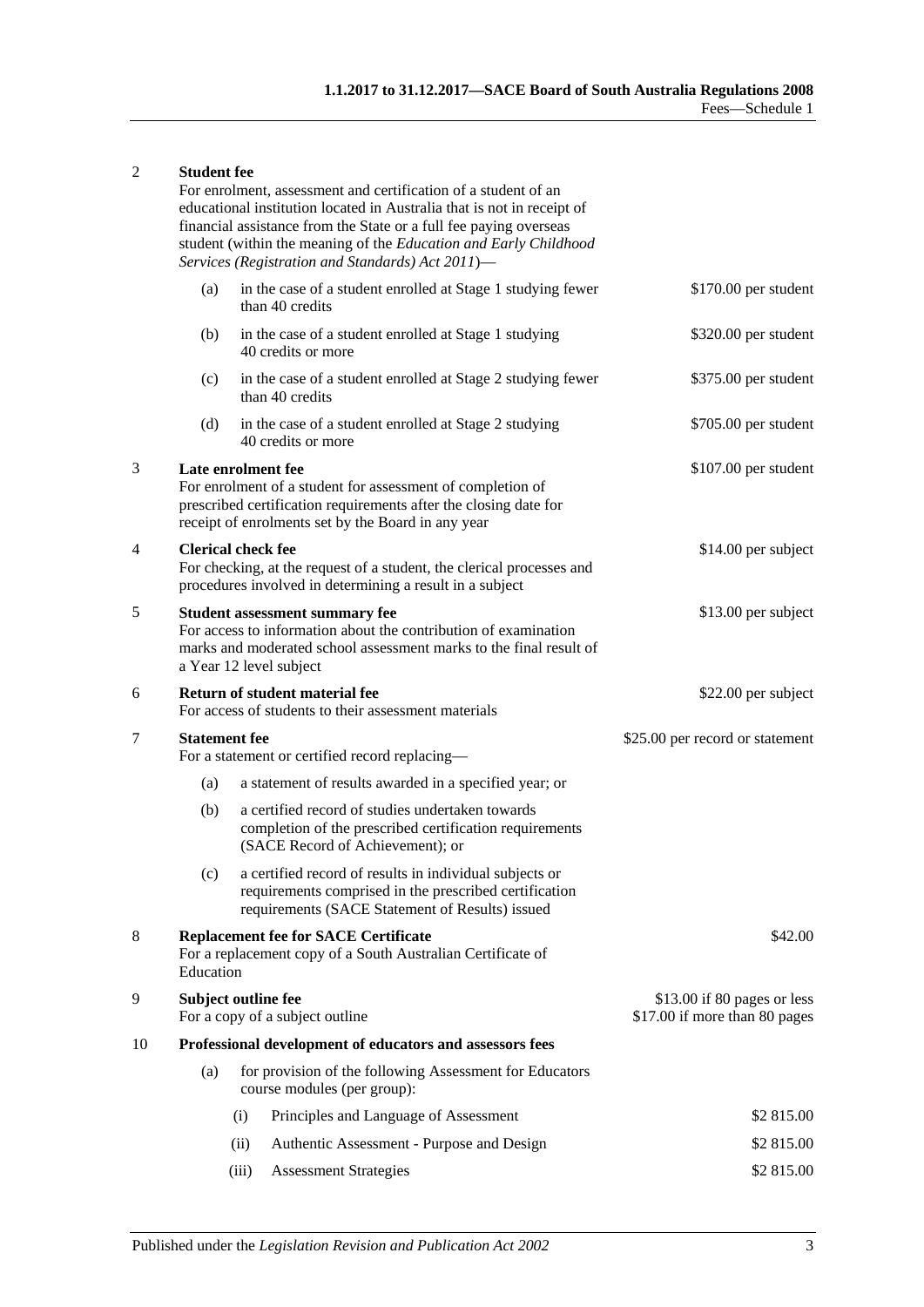|     | (iv)                                                                               | Feedback and Data                                              | \$2 815.00  |
|-----|------------------------------------------------------------------------------------|----------------------------------------------------------------|-------------|
|     | (v)                                                                                | Moderation and Reporting                                       | \$2 815.00  |
|     | (v <sub>1</sub> )                                                                  | for all course modules listed in subparagraphs (i)<br>to $(v)$ | \$11 265.00 |
| (b) | for provision of Certified Educational Assessor Course<br>(5 modules) (per person) |                                                                | \$1 130.00  |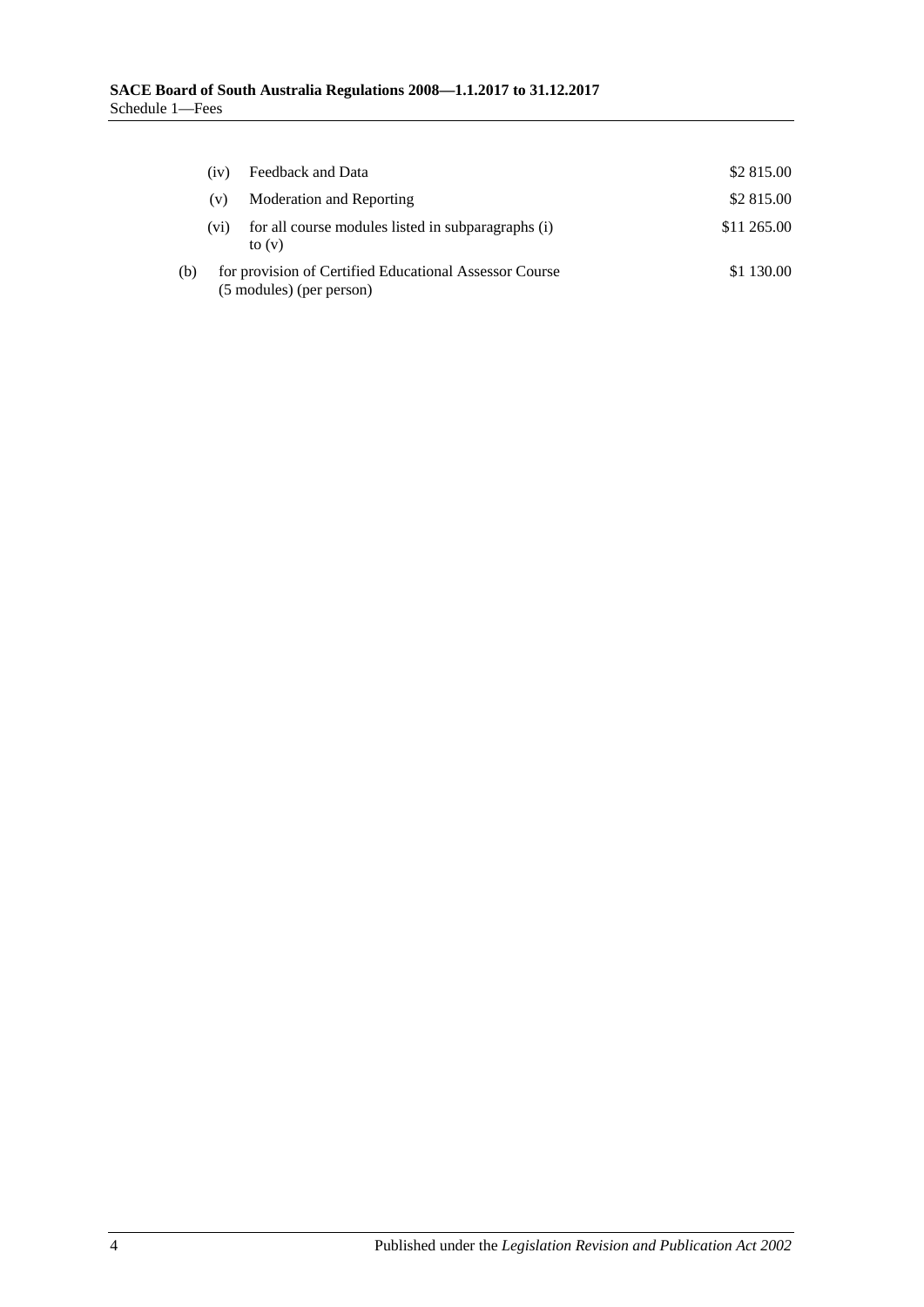# <span id="page-4-0"></span>**Legislative history**

### **Notes**

- Variations of this version that are uncommenced are not incorporated into the text.
- Please note—References in the legislation to other legislation or instruments or to titles of bodies or offices are not automatically updated as part of the program for the revision and publication of legislation and therefore may be obsolete.
- Earlier versions of these regulations (historical versions) are listed at the end of the legislative history.
- For further information relating to the Act and subordinate legislation made under the Act see the Index of South Australian Statutes or www.legislation.sa.gov.au.

## **Legislation revoked by principal regulations**

The *SACE Board of South Australia Regulations 2008* revoked the following:

*SACE Board of South Australia Regulations 2000*

## **Principal regulations and variations**

New entries appear in bold.

| Year No  | Reference                | Commencement                        |
|----------|--------------------------|-------------------------------------|
| 2008 255 | Gazette 18.9.2008 p4509  | $18.9.2008$ : r 2                   |
| 2008 309 | Gazette 18.12.2008 p5668 | 18.12.2008: r 2                     |
| 2009 301 | Gazette 17.12.2009 p6360 | 17.12.2009: r2                      |
| 2010 266 | Gazette 16.12.2010 p5727 | $1.1.2011:$ r 2                     |
| 2011 278 | Gazette 15.12.2011 p5056 | $1.1.2012$ : r 2                    |
| 2012 273 | Gazette 20.12.2012 p6244 | $1.1.2013$ : r 2                    |
| 2013 283 | Gazette 19.12.2013 p4956 | $1.1.2014$ : r 2                    |
| 2014 275 | Gazette 27.11.2014 p6562 | $1.1.2015$ : r 2                    |
| 2015 241 | Gazette 26.11.2015 p5114 | 26.11.2015 except r 6-1.1.2016: r 2 |
| 2016 266 | Gazette 24.11.2016 p4510 | 1.1.2017: r2                        |
| 2017 315 | Gazette 28.11.2017 p4762 | $1.1.2018$ : r 2                    |
|          |                          |                                     |

# **Provisions varied**

New entries appear in bold.

| Entries that relate to provisions that have been deleted appear in italics. |  |  |  |
|-----------------------------------------------------------------------------|--|--|--|
|-----------------------------------------------------------------------------|--|--|--|

| Provision | How varied                                                     | Commencement |
|-----------|----------------------------------------------------------------|--------------|
| r2        | omitted under Legislation Revision and<br>Publication Act 2002 | 18.12.2008   |
| r 3       |                                                                |              |
| Act       | deleted by $275/2015$ r $4(1)$                                 | 1.1.2015     |